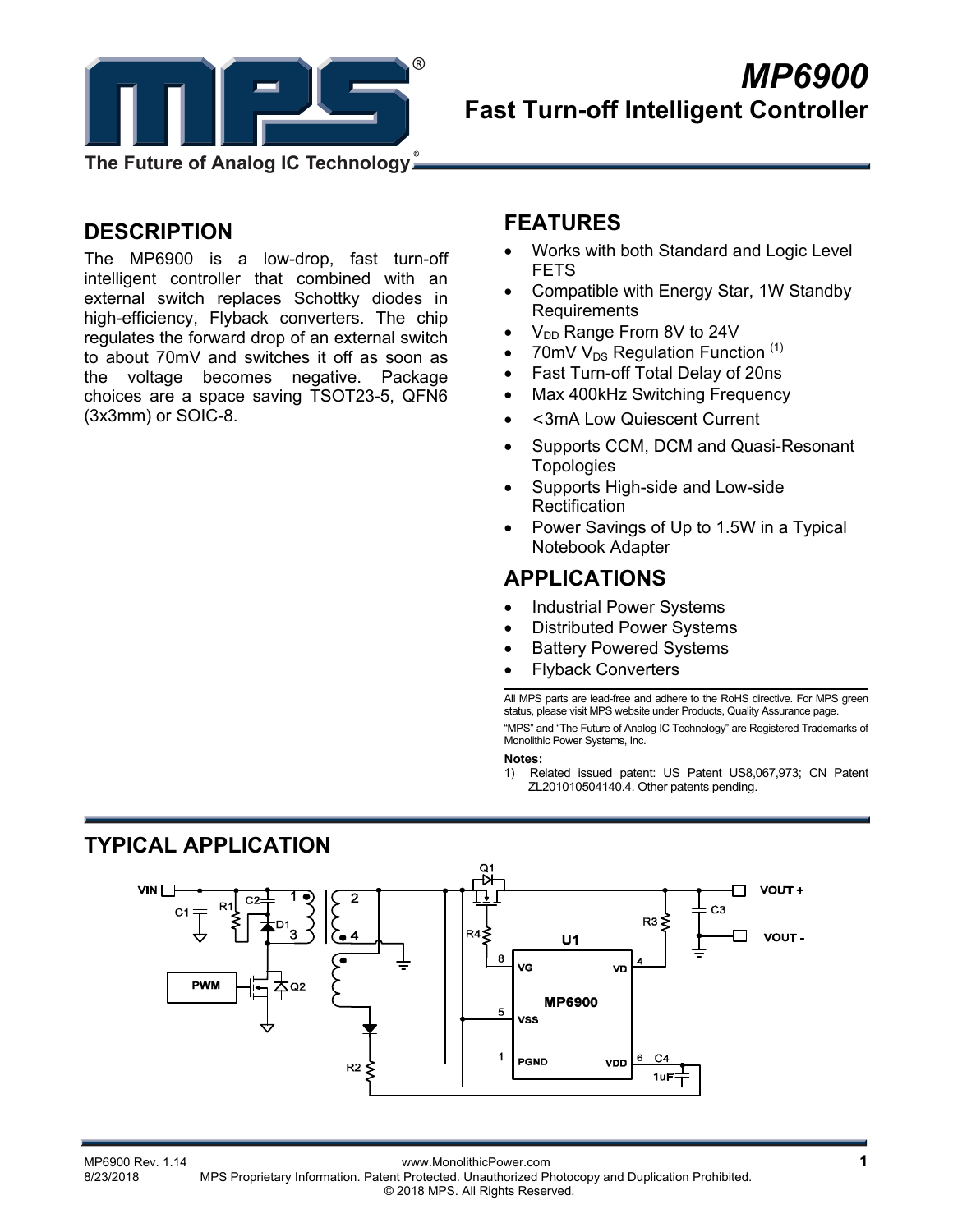

### **ORDERING INFORMATION**

| <b>Part Number</b> | Package      | <b>Top Marking</b> |  |
|--------------------|--------------|--------------------|--|
| MP6900DJ*          | TSOT23-5     | 6D                 |  |
| MP6900DS**         | SOIC-8       | MP6900DS           |  |
| MP6900DQ***        | QFN6 (3x3mm) | 5D                 |  |

\* For Tape & Reel, add suffix –Z (e.g. MP6900DJ–Z). For RoHS Compliant Packaging, add suffix –LF (e.g. MP6900DJ–LF–Z)

\*\* For Tape & Reel, add suffix –Z (e.g. MP6900DS–Z). For RoHS Compliant Packaging, add suffix –LF (e.g. MP6900DS–LF–Z)

\*\*\* For Tape & Reel, add suffix –Z (e.g. MP6900DQ–Z). For RoHS Compliant Packaging, add suffix –LF (e.g. MP6900DQ–LF–Z)



# **PACKAGE REFERENCE**

### **ABSOLUTE MAXIMUM RATINGS (2)**

| Maximum Operating Frequency 400kHz                        |  |
|-----------------------------------------------------------|--|
| Continuous Power Dissipation $(T_A = +25^{\circ}C)^{(3)}$ |  |
|                                                           |  |
|                                                           |  |
|                                                           |  |
|                                                           |  |
| Lead Temperature (Solder)260°C                            |  |
| Storage Temperature  -55°C to +150°C                      |  |

### *Recommended Operation Conditions* **(4)**

| Operating Junction Temp. $(T_J)$ -40°C to +125°C |  |
|--------------------------------------------------|--|

| Thermal Resistance $^{(5)}$ $\theta_{\text{IA}}$ $\theta_{\text{IC}}$ |  |
|-----------------------------------------------------------------------|--|
|                                                                       |  |
| TSOT23-5…………………………220…. 110 °C/W                                      |  |
|                                                                       |  |

#### **Notes:**

- 2) Exceeding these ratings may damage the device.
- 3) The maximum allowable power dissipation is a function of the maximum junction temperature.  $T_J(MAX)$  the junction-toambient thermal resistance  $\theta_{JA}$  and the ambient temperature  $T_A$ . The maximum allowable power dissipation at any ambient temperature is calculated using:  $P_D(MAX)=(T_J(MAX)-T_A)/\theta_{JA}$ . Exceeding the maximum allowable power dissipation will cause excessive die temperature, and the regulator will go into thermal shutdown. Internal thermal shutdown circuitry protects the device from permanent damage.
- 4) The device is not guaranteed to function outside of its operating conditions.
- 5) Measured on JESD51-7, 4-layer PCB.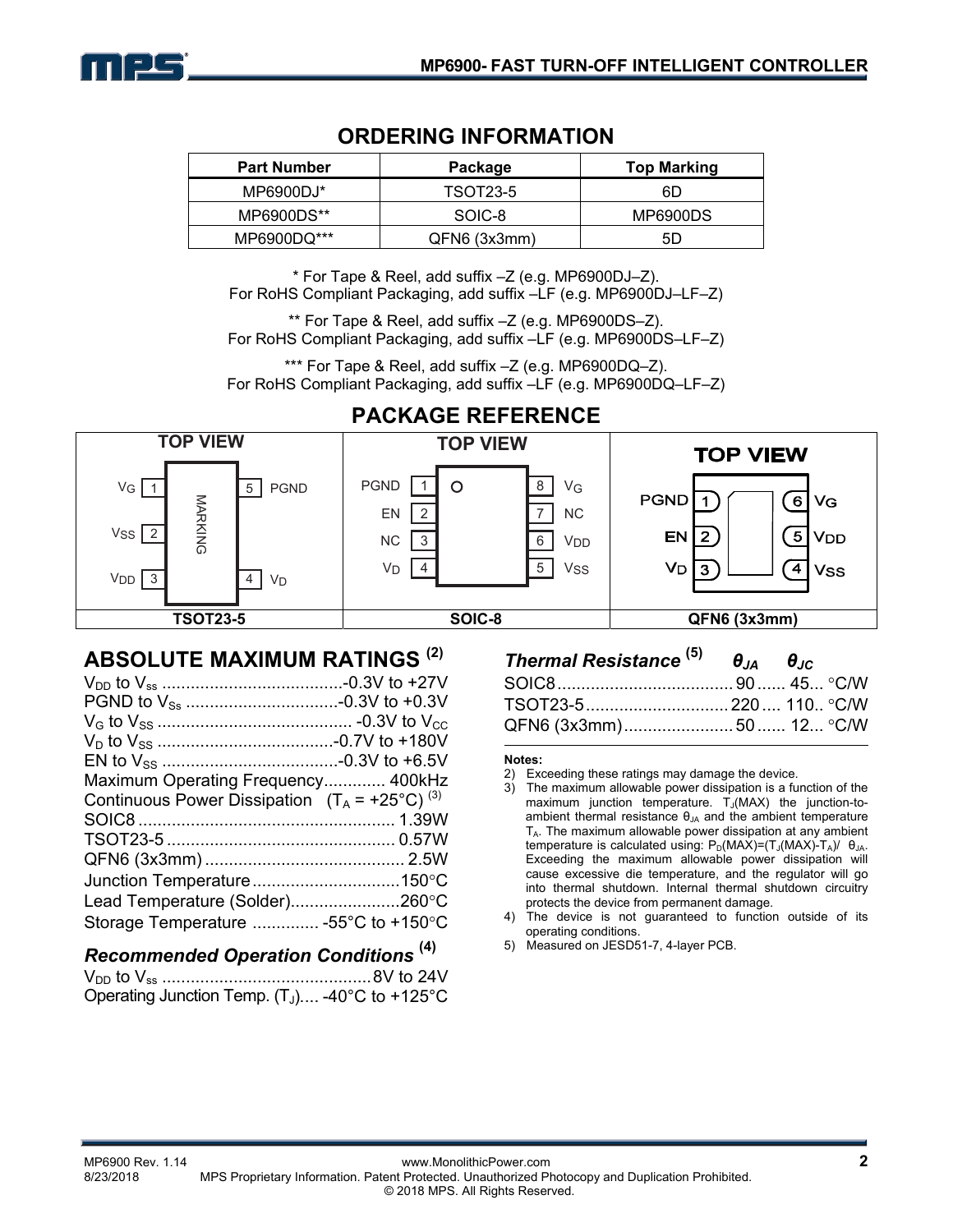

## **ELECTRICAL CHARACTERISTICS**

### V<sub>DD</sub> = 12V, T<sub>A</sub>= +25°C, unless otherwise noted.

| <b>Parameter</b>                                      | <b>Conditions</b>                                            | Min            | <b>Typ</b>      | <b>Max</b>     | <b>Units</b>            |
|-------------------------------------------------------|--------------------------------------------------------------|----------------|-----------------|----------------|-------------------------|
| V <sub>DD</sub> Voltage Range                         |                                                              | 8              |                 | 24             | V                       |
| V <sub>DD</sub> UVLO Rising                           |                                                              | 5.0            | 6.0             | 7.0            | $\vee$                  |
| V <sub>DD</sub> UVLO Hysteresis                       |                                                              |                | 1.2             |                | $\overline{\vee}$       |
| <b>Operating Current</b>                              | $C_{\text{LOAD}}$ =5nF, <sub>SW</sub> =100kHz                |                | 8               | 12             | mA                      |
| Quiescent Current                                     | No Switching                                                 |                | $\overline{2}$  | 3              | mA                      |
| Shutdown Current                                      | $V_{DD} = 4 V$                                               |                | 100             | 150            | μA                      |
| $V_{DD} = 20V$                                        | EN=0V (50k $\Omega$ )                                        |                |                 | 250            | $\frac{\mu A}{\circ C}$ |
| Thermal Shutdown                                      |                                                              |                | 170             |                |                         |
| Thermal Shutdown hysteresis                           |                                                              |                | 50              |                | $^{\circ}$ C            |
| Enable (Low)                                          | SOIC-8 only                                                  |                |                 | 0.8            | $\overline{\vee}$       |
| Enable (High)                                         | SOIC-8 only                                                  | $\overline{2}$ |                 |                | $\overline{\vee}$       |
| Pull-up Current On Enable                             | SOIC-8 only                                                  | $\overline{5}$ | $\overline{10}$ |                | μA                      |
| <b>CONTROL CIRCUITRY SECTION</b>                      |                                                              |                |                 |                |                         |
| V <sub>SS</sub> -V <sub>D</sub> Forward Voltage, Vfwd |                                                              | 55             | 70              | 85             | mV                      |
| Turn-on Delay                                         | $C_{\text{LOAD}} = 5nF$                                      |                | 150             |                | ns                      |
|                                                       | $C_{LOAD} = 10nF$                                            |                | 200             |                | ns                      |
| Pull-down Resistance of V <sub>G</sub> Pin            |                                                              |                | 10              | 20             | kΩ                      |
| Input Bias Current On V <sub>D</sub> Pin              | $-0.3V > V_D > 180V$                                         |                |                 | 10             | μA                      |
| Minimum On-time                                       | $C_{\text{LOAD}}$ = 5nF                                      |                | 200             |                | ns                      |
| <b>GATE DRIVER SECTION</b>                            |                                                              |                |                 |                |                         |
| $V_G$ (Low)                                           | $I_{LOAD} = 1 mA$                                            |                | 0.05            | 0.5            | V                       |
|                                                       | $V_{DD}$ >17V                                                | 12             | 13.5            | 15             | $\vee$                  |
| $V_G$ (High)                                          | $V_{DD}$ <17V                                                | $V_{DD}$ -2.2  |                 |                |                         |
| Turn-off Threshold $(V_{SS}-V_D)$                     |                                                              | 20             | 30              | 40             | mV                      |
| <b>Turn-off Propagation Delay</b>                     | $V_D = V_{SS}$ , $R_{GATE} = 0\Omega$                        |                | 15              |                | ns                      |
| Turn-off Total Delay <sup>(6)</sup>                   | $V_D = V_{SS}$ , $C_{LOAD} = 5nF$ ,                          |                | 20              | 35             | ns                      |
|                                                       | $R_{GATE} = 0\Omega$<br>$V_D = V_{SS}$ , $C_{LOAD} = 10nF$ , |                |                 |                |                         |
|                                                       | $R_{GATE} = 0\Omega$                                         |                | 30              | 45             | ns                      |
| Pull-down Impedance                                   |                                                              |                | 1               | $\overline{2}$ | Ω                       |
| Pull-down Current                                     | $3V < V_G < 10V$                                             |                | $\overline{2}$  |                | A                       |

**Notes:** 

6) Guaranteed by Design and Characterization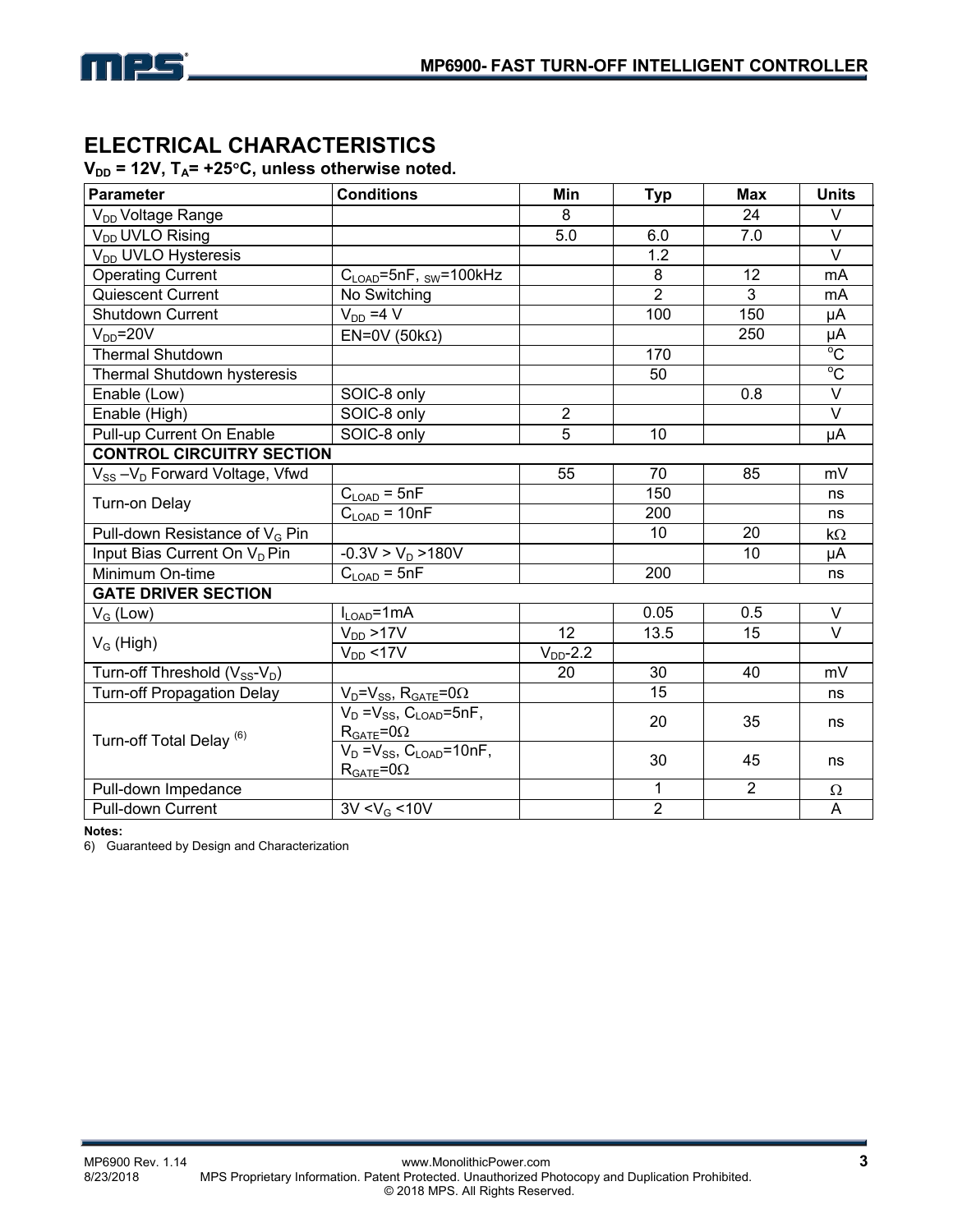

## **PIN FUNCTIONS**

| <b>TSOT23-5</b><br>Pin# | SOIC8<br>Pin#  | QFN6<br>(3x3mm)<br>Pin# | Name        | <b>Description</b>                     |
|-------------------------|----------------|-------------------------|-------------|----------------------------------------|
|                         | 8              | 6                       | VG          | Gate drive output                      |
| 2                       | 5              | 4                       | <b>VSS</b>  | Ground, also used as reference for VD  |
| 3                       | 6              | 5                       | VDD.        | <b>Supply Voltage</b>                  |
| 4                       | 4              | 3                       | VD          | FET drain voltage sense                |
| 5                       |                |                         | <b>PGND</b> | Power Ground, return for driver switch |
|                         | $\overline{2}$ | 2                       | EN          | Enable pin, active high                |
|                         | 3              |                         | NC.         | No connection                          |
|                         |                |                         | <b>NC</b>   | No connection                          |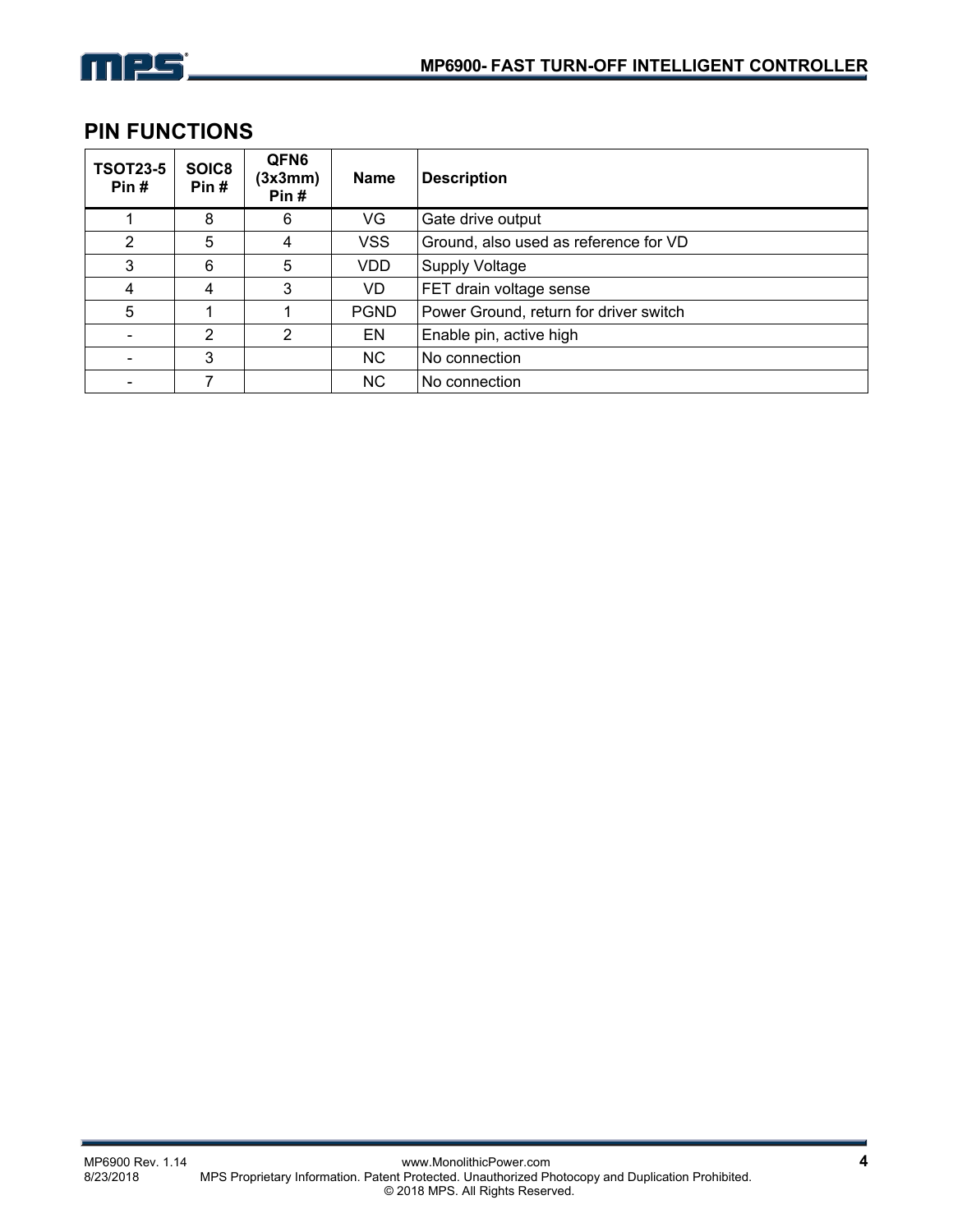## **TYPICAL PERFORMANCE CHARACTERISTICS**





7) See Fig.7 for the test circuit..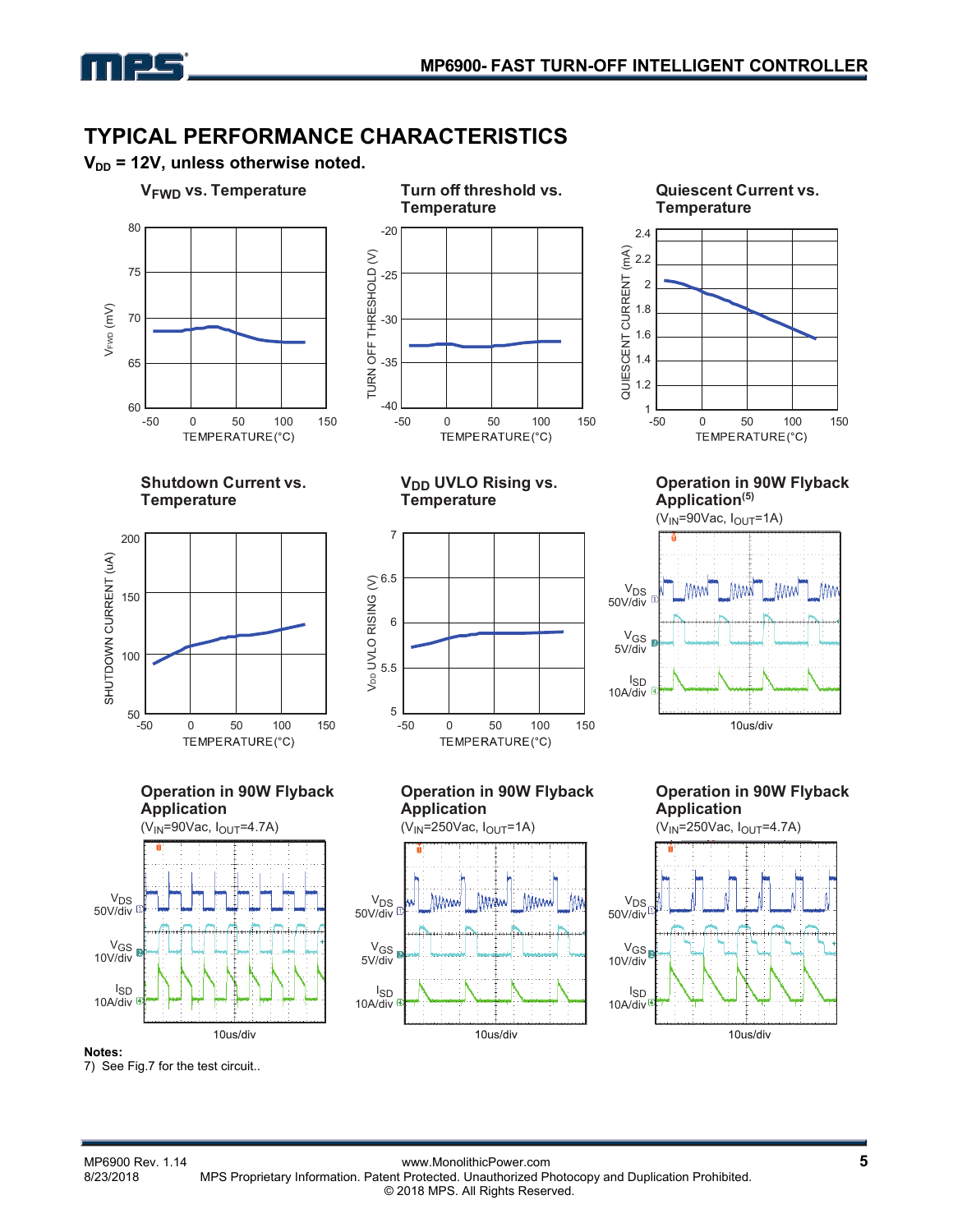

### **BLOCK DIAGRAM**



### **OPERATION**

The MP6900 supports operation in CCM, DCM and Quasi-Resonant topologies. Operating in either a DCM or Quasi-Resonant topology, the control circuitry controls the gate in forward mode and will turn the gate off when the MOSFET current is fairly low. In CCM operation, the control circuitry turns off the gate when very fast transients occur.

### **Blanking**

The control circuitry contains a blanking function. When it pulls the MOSFET on/off, it makes sure that the on/off state at least lasts for some time. The turn on blanking time is 200ns, which determines the minimum on-time. During the turn on blanking period, the turn off threshold is not totally blanked, but changes the threshold voltage to  $\sim +50$ mV (instead of -30mV). This assures that the part can always be turned off even during the turn on blanking period. (Albeit slower, so it is not recommended to set the synchronous period less than 200ns at CCM condition in flyback converter, otherwise shoot through may occur)

### **VD Clamp**

Because  $V_D$  can go as high as 180V, a High-Voltage JFET is used at the input. To avoid excessive currents when Vg goes below -0.7V, a small resistor is recommended between  $V_D$  and the drain of the external MOSFET.

#### **Under-Voltage Lockout (UVLO)**

When the VDD is below UVLO threshold, the part is in sleep mode and the Vg pin is pulled low by a 10k $\Omega$  resistor.

#### **Enable pin**

The Enable function is only available on the SOIC-8 package. If EN is pulled low, the part is in sleep mode.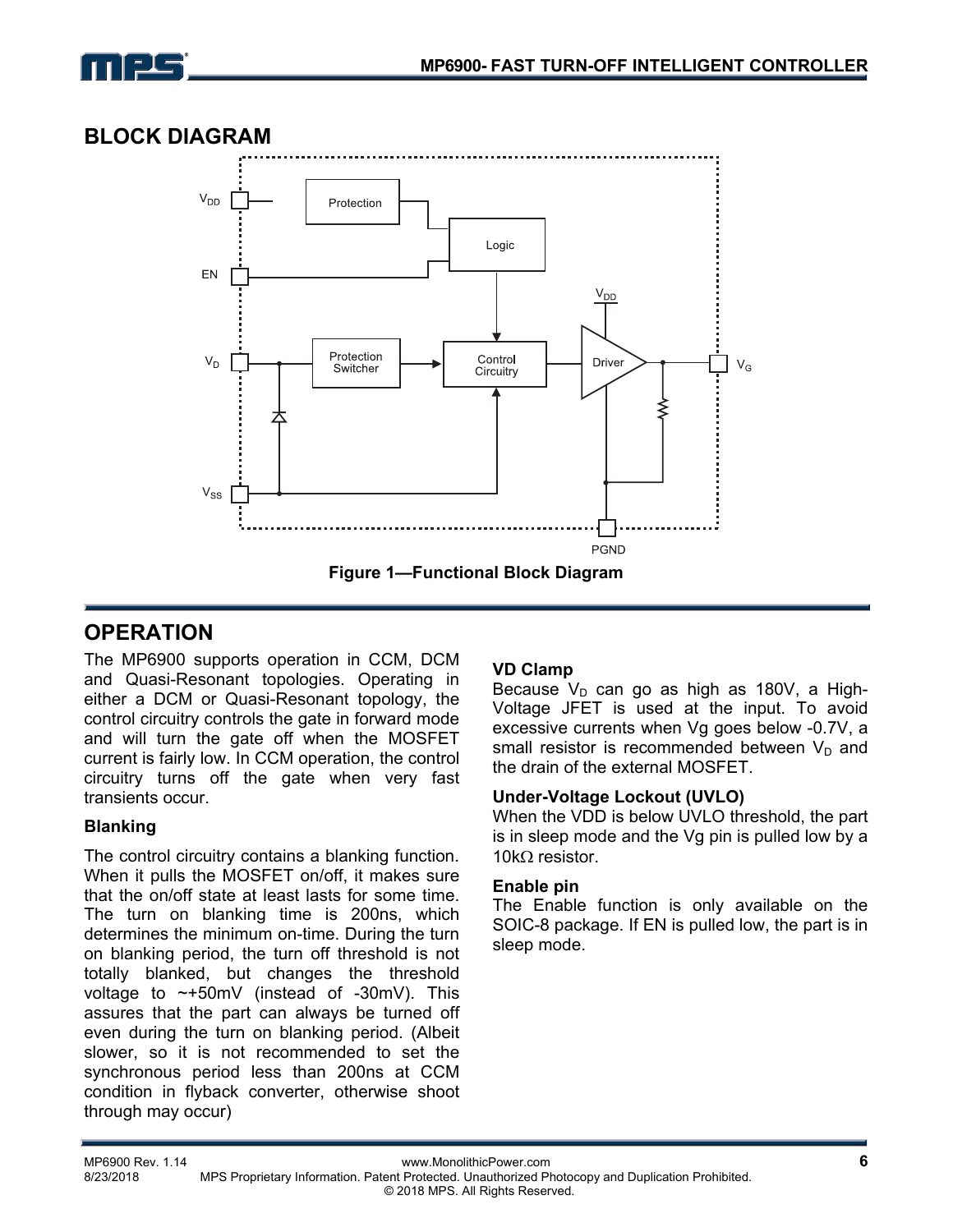

#### **Thermal shutdown**

If the junction temperature of the chip exceeds 170°C, the Vg will be pulled low and the part stops switching. The part will return to normal function after the junction temperature has dropped to  $120^{\circ}$ C.

#### **Thermal Design**

If the dissipation of the chip is higher than 100mW due to switching frequencies above 100kHz, VDD higher than 15V and/or Cload larger than 5nF, it is recommended to use the thermally-enhanced SOIC-8.

#### **Turn-on Phase**

When the synchronous MOSFET is conducting, current will flow through its body diode which generates a negative Vds across it. Because this body diode voltage drop (<-500mV) is much smaller than the turn on threshold of the control circuitry (-70mV), which will then pull the gate driver voltage high to turn on the synchronous MOSFET after about 150ns turn on delay (Defined in Fig.2).

As soon as the turn on threshold (-70mV) is triggered, a blanking time (Minimum on-time:  $\sim$ 200ns) will be added during which the turn off threshold will be changed from -30mV to +50mV. This blanking time can help to avoid error trigger on turn off threshold caused by the turn on ringing of the synchronous MOSFET.



**Figure 2—Turn on and Turn off delay** 

### **Conducting Phase**

When the synchronous MOSFET is turned on, Vds becomes to rise according to its on resistance, as soon as Vds rises above the turn on threshold (-70mV), the control circuitry stops pulling up the gate driver which leads the gate voltage is pulled down by the internal pull-down resistance (10kΩ) to larger the on resistance of synchronous MOSFET to ease the rise of Vds. By doing that, Vds is adjusted to be around - 70mV even when the current through the MOS is fairly small, this function can make the driver voltage fairly low when the synchronous MOSFET is turned off to fast the turn off speed (this function is still active during turn on blanking time which means the gate driver could still be turned off even with very small duty of the synchronous MOSFET).

#### **Turn-off Phase**

 When Vds rises to trigger the turn off threshold (- 30mV), the gate voltage is pulled to low after about 20ns turn off delay (defined in Fig.2) by the control circuitry. Similar with turn-on phase, a 200ns blanking time is added after the synchronous MOSFET is turned off to avoid error trigger.

Fig.3 shows synchronous rectification operation at heavy load condition. Due to the high current, the gate driver will be saturated at first. After Vds goes to above -70mV, gate driver voltage decreases to adjust the Vds to typical -70mV.

Fig 4 shows synchronous rectification operation at light load condition. Due to the low current, the gate driver voltage never saturates but begins to decrease as soon as the synchronous MOSFET is turned on and adjust the Vds.

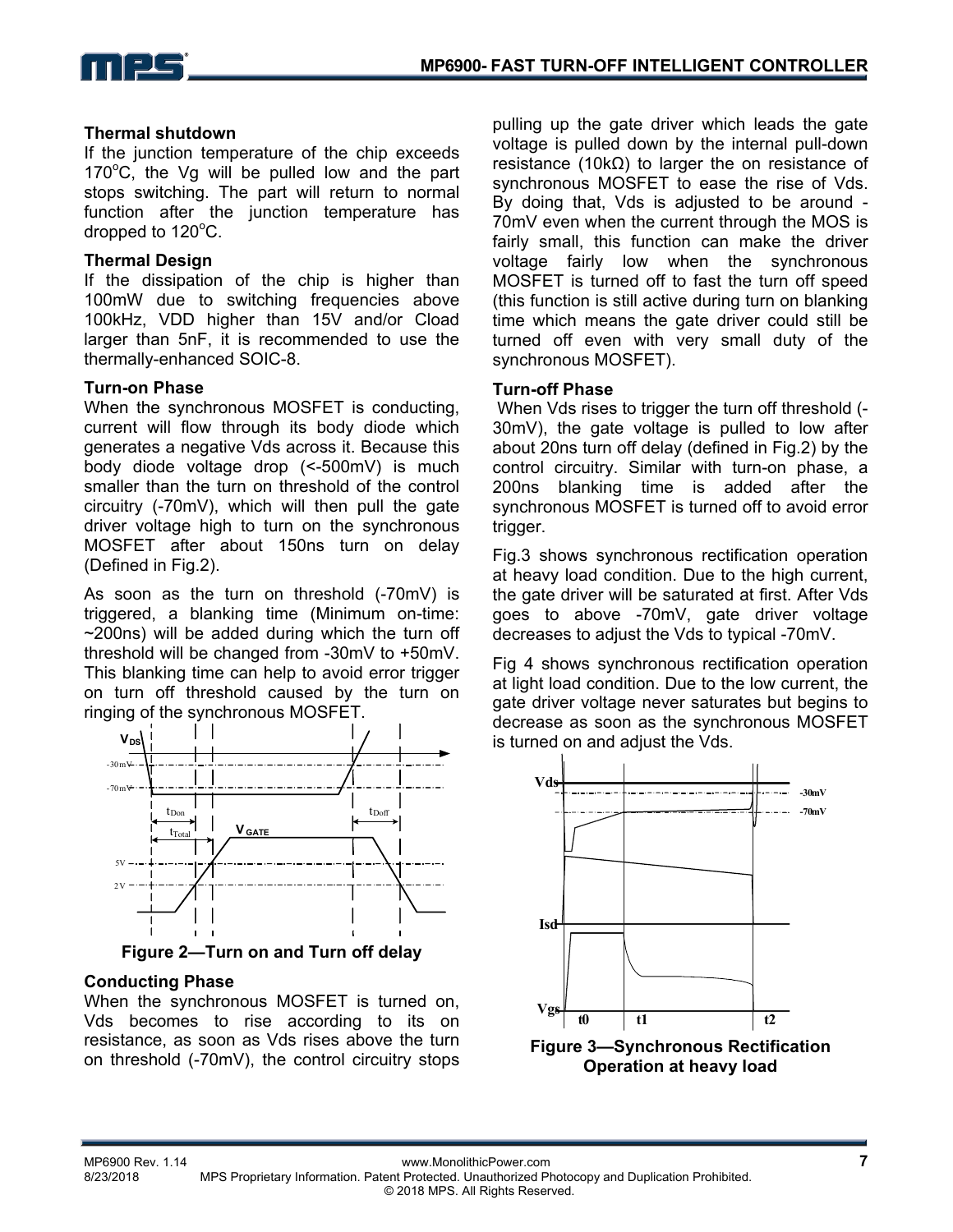



**Figure 4—Synchronous Rectification Operation at light load** 

#### **SR Mosfet Selection and Driver ability**

The Power Mosfet selection proved to be a trade off between Ron and Qg. In order to achieve high efficiency, the Mosfet with smaller Ron is always preferred, while the Qg is usually larger with smaller Ron, which makes the turn-on/off speed lower and lead to larger power loss. For MP6900, because Vds is regulated at ~-70mV during the driving period, the Mosfet with too small Ron is not recommend, because the gate driver may be pulled down to a fairly low level with too small Ron when the Mosfet current is still fairly high, which make the advantage of the low Ron inconspicuous.

Fig.5 shows the typical waveform of QR flyback. Assume 50% duty cycle and the output current is  $I_{\text{OUT}}$ .

To achieve fairly high usage of the Mosfet's Ron, it is expected that the Mosfet be fully turned on at least 50% of the SR conduction period:

$$
Vds = -Ic \times Ron = -2 \cdot I_{OUT} \times Ron \le -Vfwd
$$

Where  $V_{ds}$  is Drain-Source voltage of the Mosfet and  $V_{\text{fwd}}$  is the forward voltage threshold of MP6902, which is ~70mV.

So the Mosfet's Ron is recommended to be no lower than ~35/ $I_{\text{OUT}}$  (mΩ). (For example, for 5A application, the Ron of the Mosfet is recommended to be no lower than 7mΩ)

Fig.6 shows the corresponding total delay during turn-on period ( $t_{Total}$ , see Fig.2) with driving different Qg Mosfet by MP6902. From Fig.6, with driving a 120nC Qg Mosfet, the driver ability of MP6900 is able to pull up the gate driver voltage of the Mosfet to ~5V in 300ns as soon as the body diode of the Mosfet is conducting, which greatly save the turn-on power loss in the Mosfet's body diode.



**Figure 5—Synchronous Rectification typical waveforms in QR Flyback** 



**Figure 6—Total Turn-on Delay vs. Q**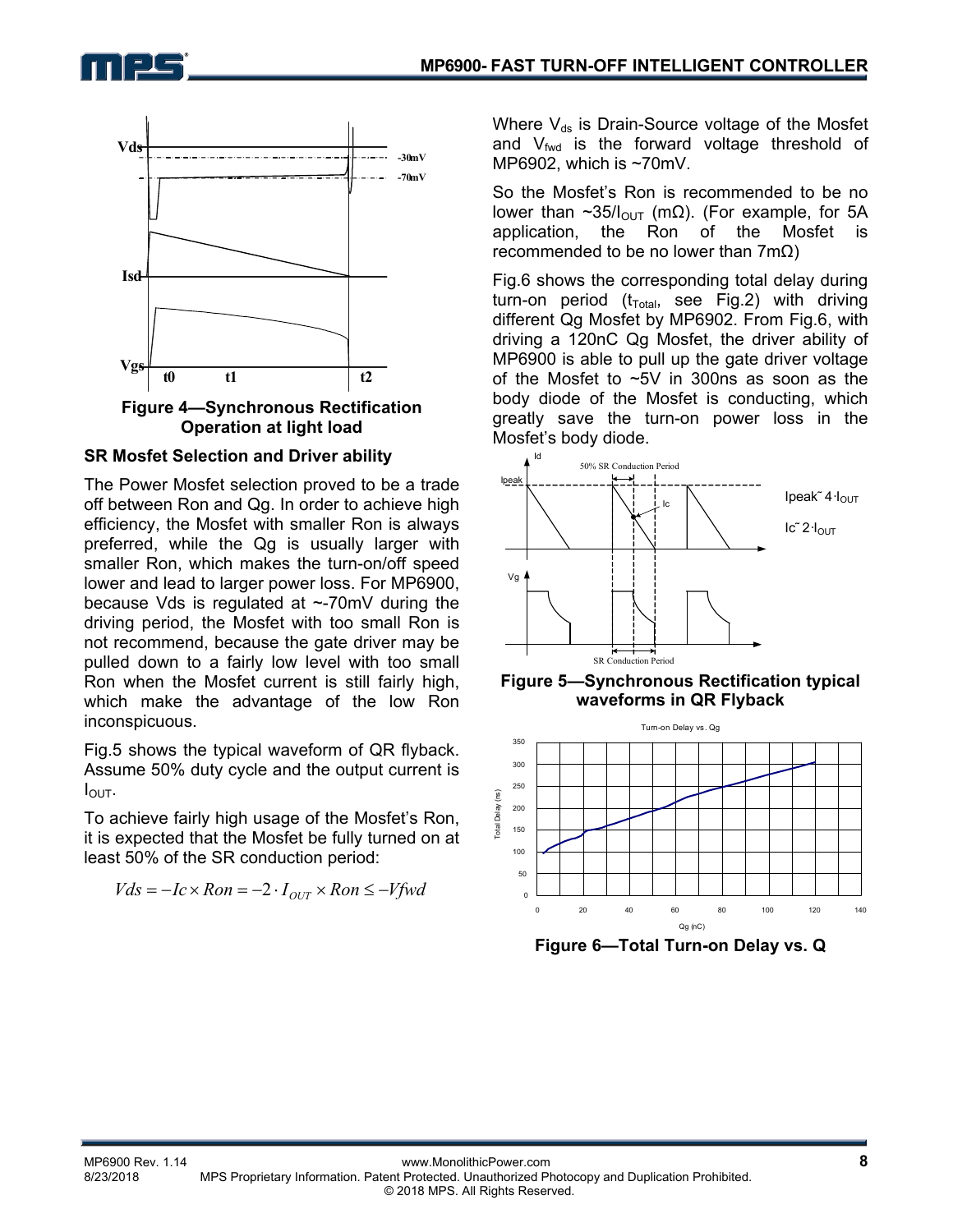

## **TYPICAL APPLICATION CIRCUIT**



**Figure 7—MP6900 for Secondary Synchronous Controller in 90W Flyback Application**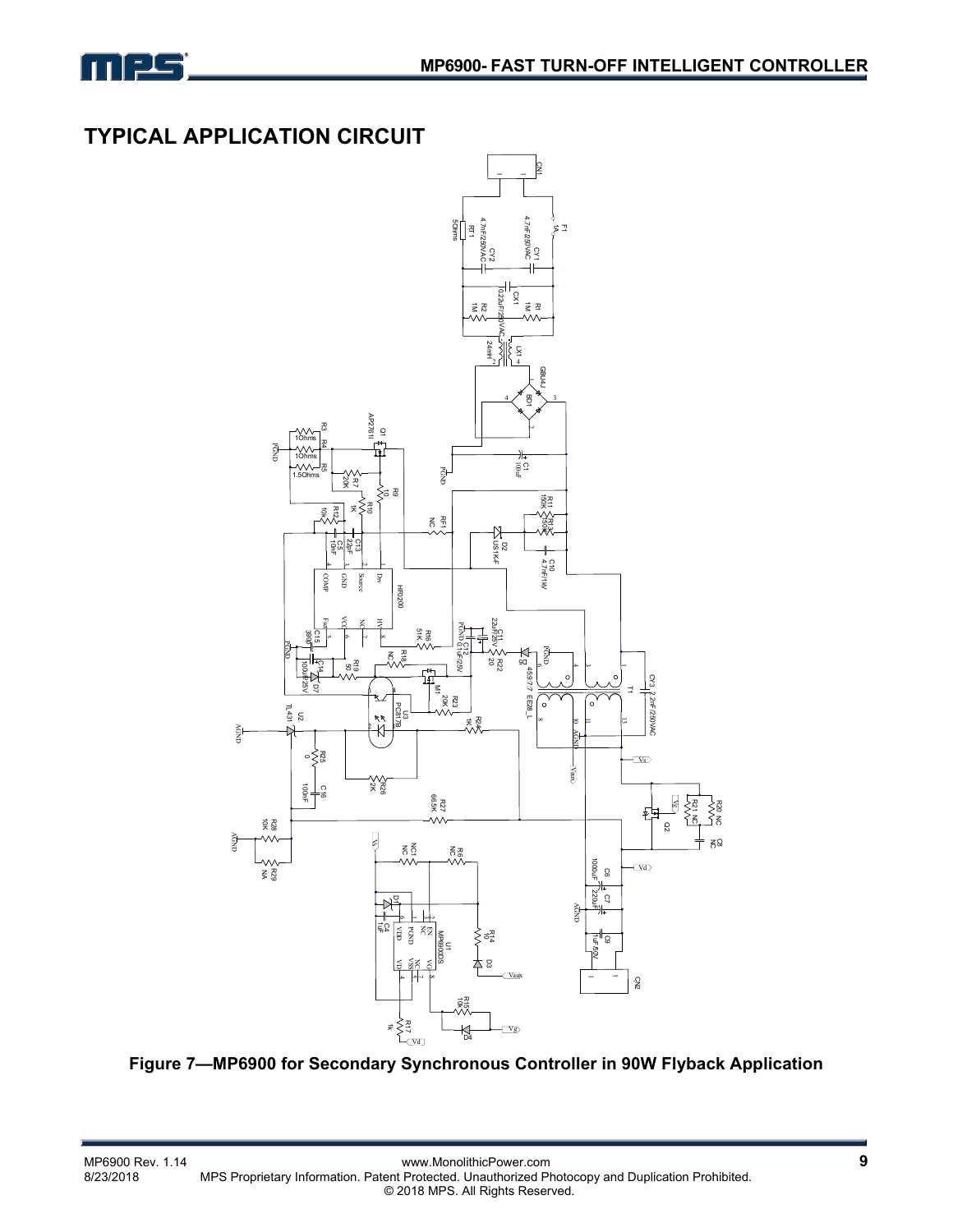

## **PACKAGE INFORMATION**

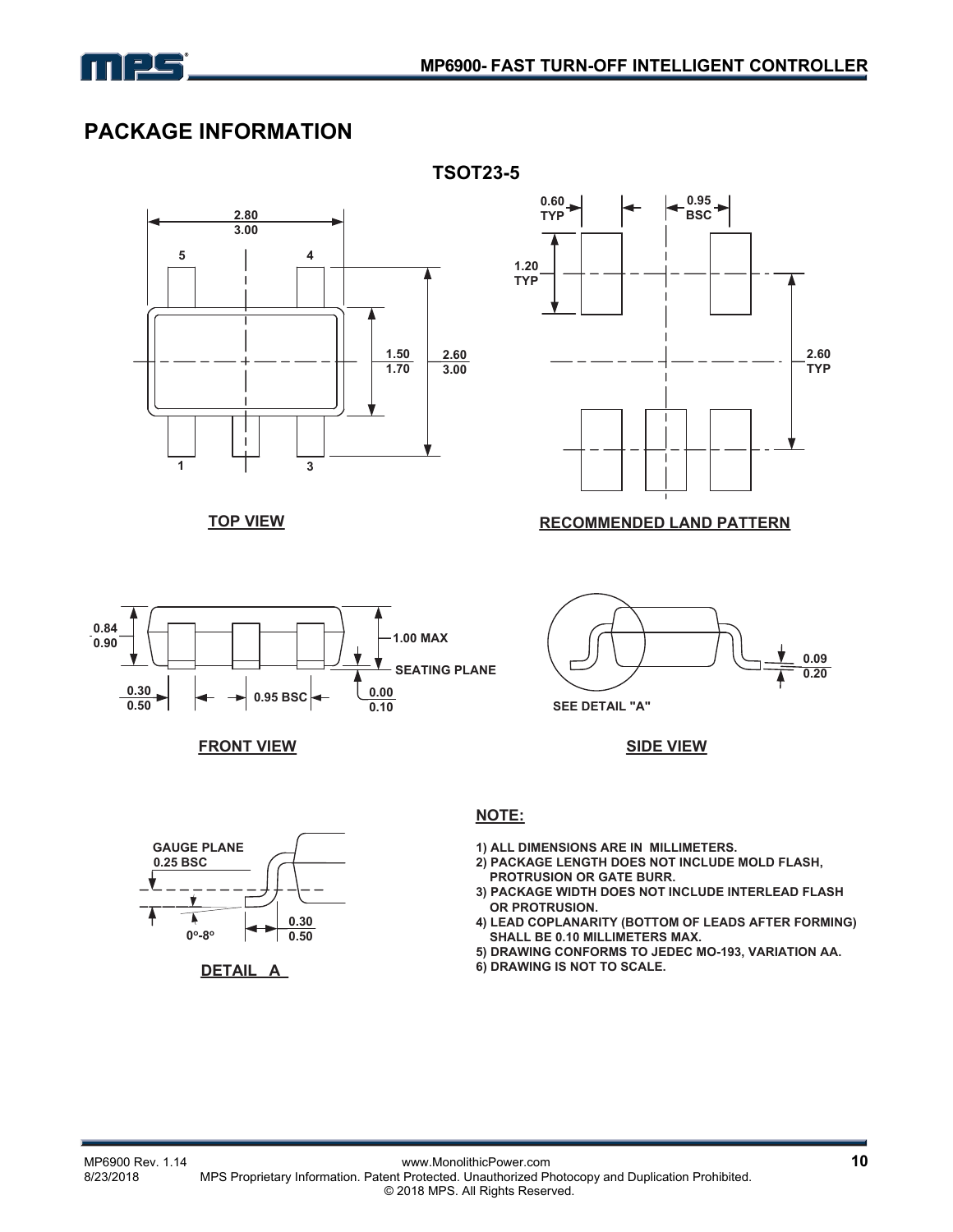







#### **RECOMMENDED LAND PATTERN**





#### **SIDE VIEW**



**FRONT VIEW**



#### **NOTE:**

**SOIC8** 

- **1) CONTROL DIMENSION IS IN INCHES. DIMENSION IN BRACKET IS IN MILLIMETERS.**
- **2) PACKAGE LENGTH DOES NOT INCLUDE MOLD FLASH, PROTRUSIONS OR GATE BURRS.**
- **3) PACKAGE WIDTH DOES NOT INCLUDE INTERLEAD FLASH OR PROTRUSIONS.**
- **4) LEAD COPLANARITY (BOTTOM OF LEADS AFTER FORMING) SHALL BE 0.004" INCHES MAX.**
- **5) DRAWING CONFORMS TO JEDEC MS-012, VARIATION AA.**
- **6) DRAWING IS NOT TO SCALE.**